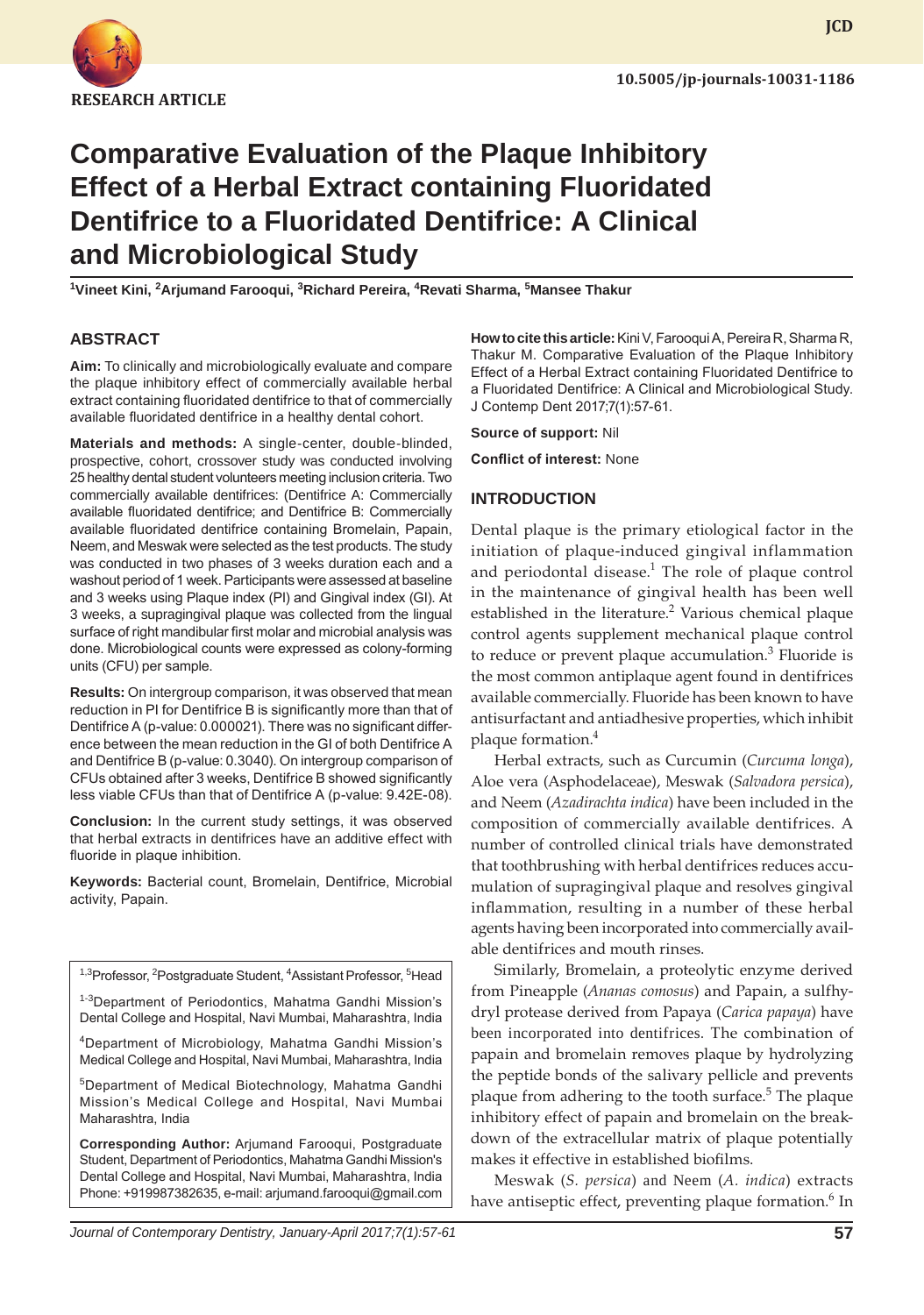Meswak, a natural component benzyl isothiocyanate is present that acts as an inhibitor of bacterial growth and their acidic products.<sup>7</sup> Neem has tetracyclic triterpenoids, which have shown similar antiseptic properties.<sup>8</sup>

## **AIM**

To clinically and microbiologically evaluate and compare the plaque inhibitory effect of commercially available herbal extract containing fluoridated dentifrice to that of commercially available fluoridated dentifrice in a healthy dental cohort.

# **OBJECTIVES**

To compare the plaque inhibitory effect of a commercially available herbal extract containing fluoridated dentifrice to that of a fluoridated dentifrice in a healthy dental cohort following 3 weeks in a cross-over study design with an intervening washout period of one week by evaluating the parameters of:

- Plaque index  $(PI))^9$
- Gingival index  $(GI)^{10}$
- Microbial colony-forming units (CFUs)

## **MATERIALS AND METHODS**

The present study was a double-blinded, prospective, cohort, crossover study with the examiner and statistician being blinded. Ethical clearance was obtained from the Institutional Ethical Committee. The study population comprised 25 healthy dental student volunteers (5 males, 20 females). After being explained about the purpose, products to be used in the study, possible side effects, and study design, informed consent was procured through signed document. Participants were recruited for the study once they met the inclusion criteria.

The inclusion criteria were:

- Subjects aged 18 to 25 years rendering informed consent.
- Good level of oral hygiene, a mean Pl score  $<$  1
- Presence of minimum 20 natural scorable teeth excluding third molars
	- Exclusion criteria were:
- Subjects showing any signs of plaque-induced gingival or periodontal disease
- Subjects who have received any form of periodontal therapy, surgical or nonsurgical within past 6 months
- Subjects who have received antibiotic and/or antiinflammatory therapy within the past 1 month
- Subjects wearing orthodontic or prosthetic appliances
- Subjects who give a present or past history of drug abuse
- Subjects with untreated grossly carious teeth
- History of known allergies to constituents found in the dentifrice assigned during the investigation
- Subjects with a habit of mouth breathing, parafunctional habits like bruxism, clenching, etc
- Smokers and tobacco chewers The following interventions were compared: Dentifrice A: Commercially available fluoridated

dentifrice (Colgate Cibaca Toothpaste, Colgate Palmolive, India) containing 1000 ppm of fluoride

Dentifrice B: Commercially available fluoridated dentifrice containing Bromelain, Papain, Meswak, and Neem (Glodent, Group Pharmaceuticals Ltd., Mumbai, India) containing 1000 ppm of fluoride

All the participants received ultrasonic scaling and polishing, and uniform oral hygiene instructions were given where subjects were asked to adopt modified bass brushing technique with a medium bristle toothbrush and prescribed the assigned dentifrice twice daily for 3 weeks. This regimen continued for all the participants throughout the duration of study. Clinical parameters of  $PI<sup>9</sup>$  and GI<sup>10</sup> were evaluated at baseline and at 3 weeks. At 3 weeks, a plaque sample from the lingual surface of the right mandibular first molar tooth surface of each participant was collected for microbial analysis through CFU count. To take the sample from the tooth surface, the quadrant was first isolated with cotton rolls and the lingual surface of the teeth was dried with a gentle stream of air. A cotton swab was stroked across the entire lingual tooth surface from mesial to distal while exerting pressure on the swab; an attempt was made to get as close as possible to the gingival margin without touching it. The collected swabs were stored in 1 mL of phosphate buffer saline in a refrigerator until analysis, which was done in the afternoon of the same day. For the analysis, the samples were vortex mixed for 30 seconds, and 100  $\mu$ L of the 10<sup>-3</sup> and 10−4 dilutions (phosphate-buffered saline) were used to inoculate Tryptone Soya Broth agar plates (Micromaster Laboratories Pvt. Ltd., Mumbai, India) using spread plate method. The plates were then incubated at 37°C for 24 hours. The results were expressed as CFUs/sample recorded with the help of a digital colony counting pen.

The participants were first assigned Dentifrice A for 3 weeks and all parameters were recorded. This was followed by an intervening washout period of 1 week where participants were asked to abstain from using any dentifrice while brushing, following which all participants were assigned Dentifrice B for a period of 3 weeks. Therefore, a total of two experimental phases in the crossover design were conducted with an intervening washout period of 1 week.

Participants were asked to maintain a diary to record any adverse events, such as discomfort while brushing, alteration in taste, and allergic reactions arising from the use of the products.

The detailed flow chart of the participants in the study is described in Flow Chart 1.

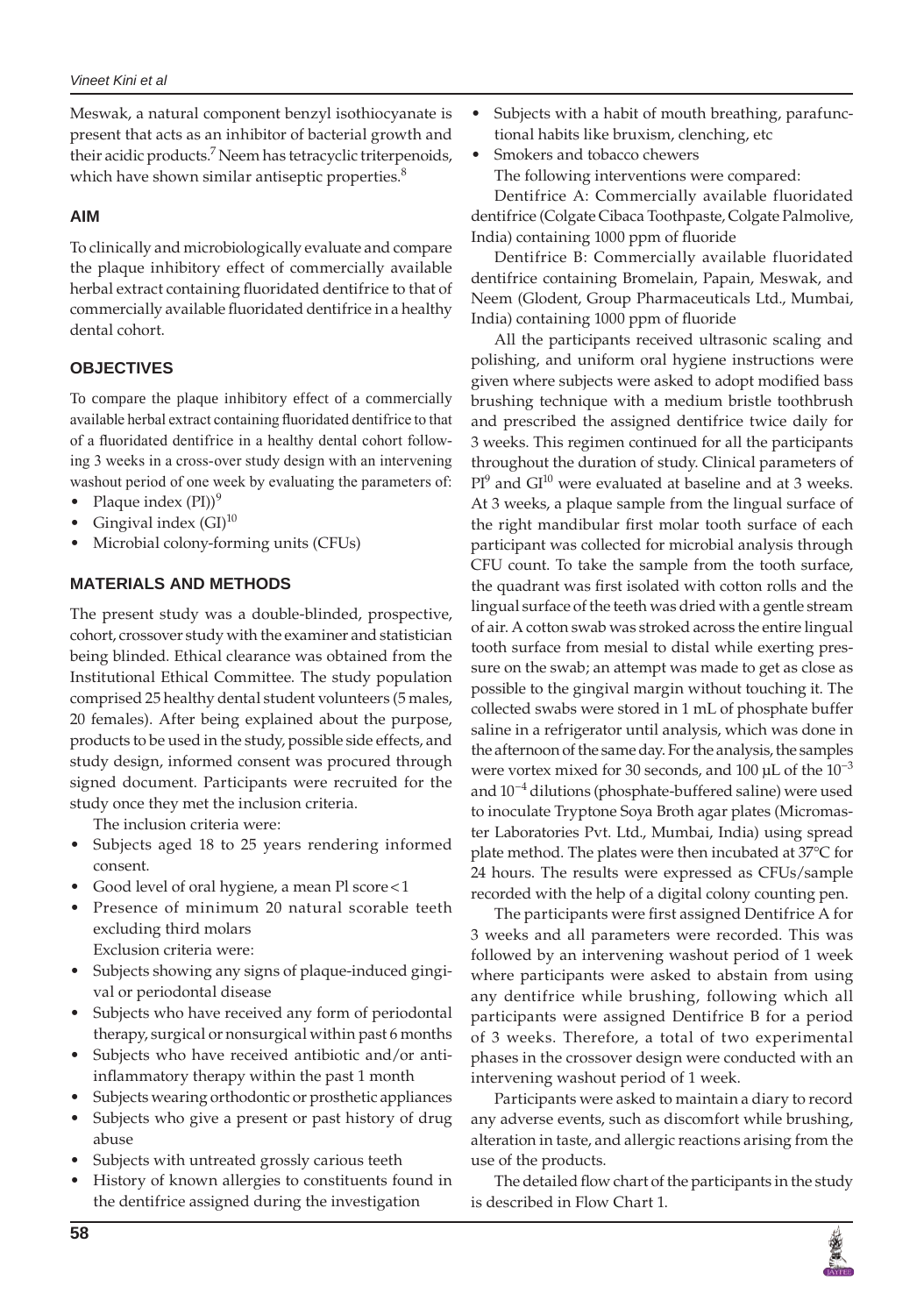



## **Statistical Analysis**

The data were tabulated and submitted to blinded statistician and analyzed using Statistical Package for the Social Sciences Software version 16. Based on data analysis, parametric tests for comparison were used. Paired t-test was used for intragroup comparison within Dentifrice A and Dentifrice B. Independent t-test was used for the intergroup comparison between Dentifrice A and Dentifrice B. A p-value less than 0.05 was treated as significant.

## **RESULTS**

The data were tabulated and submitted to blinded statistician. The data for PI and GI were ordinal, whereas data for CFU count were numerical. Test of normality was applied using Kolmogorov–Smirnov test and Shapiro–Wilk test. The data were found to be noncomparable at baseline. Therefore, the difference in mean values at baseline and 3 weeks was used for intragroup and intergroup comparison.

On the intragroup comparison between baseline and 3 weeks for both Dentifrice A and Dentifrice B, the following observations were made. Both Dentifrice A and Dentifrice B were efficient in reducing PI and GI scores  $(p < 0.05)$  (Table 1).

On intergroup comparison for PI and GI, difference in mean was compared. It was observed that mean reduction in PI for Dentifrice B is significantly more than that of Dentifrice A (p-value: 0.000021). There was no significance of difference between the mean reduction in GI of both Dentifrice A and Dentifrice B (p-value: 0.3040) (Table 2).

Intergroup comparison of CFU between Dentifrice A (Fig. 1) and Dentifrice B(Fig. 2) was obtained from plaque sample after 3 weeks. It was observed that viable CFUs for Dentifrice B are significantly less than that of Dentifrice A (p-value: 9.42E-08) (Table 3; Graph 1).

## **DISCUSSION**

The present study was designed to clinically and microbiologically evaluate and compare the plaque inhibitory effect of commercially available herbal extract containing fluoridated dentifrice (Dentifrice B) to that of fluoridated dentifrice (Dentifrice A) in a healthy dental cohort. Assessment of plaque inhibitory effect was based on scores of PI and GI. Microbiologically, it was assessed based on viable CFUs per sample collected from the plaque sample.

In the present study, both the dentifrices are able to significantly reduce PI scores and GI scores in the study population. For Dentifrice A, PI scores reduced by 0.01404 ± 0.006913 (p < 0.05) and for Dentifrice B, PI scores reduced by  $0.02664 \pm 0.011438$  (p < 0.05).

| Table 1: Clinical parameters at baseline and 3 weeks |  |
|------------------------------------------------------|--|
|------------------------------------------------------|--|

|          | ΡI                    |            |                       |            | Gl                    |             |                        |             |
|----------|-----------------------|------------|-----------------------|------------|-----------------------|-------------|------------------------|-------------|
|          | Dentifrice A          |            | Dentifrice B          |            | Dentifrice A          |             | Dentifrice B           |             |
|          | Baseline              | 3 weeks    | Baseline              | 3 weeks    | Baseline              | 3 weeks     | Baseline               | 3 weeks     |
| Mean     | 0.35664               | 0.3426     | 0.37968               | 0.35304    | 0.28                  | 0.26016     | 0.28384                | 0.26016     |
| Variance | 0.00017874            | 0.00011475 | 0.000141143           | 0.00014229 | 0.000142833           | 0.000152057 | 0.00011664             | 0.000152057 |
| t Stat   | 10.15473506           |            | 11.64559331           |            | 18.1194141            |             | 6.708708831            |             |
| p-value  | $3.63882E-10$ (<0.05) |            | $2.31886E-11$ (<0.05) |            | $1.66267E-15$ (<0.05) |             | $6.12958E - 7$ (<0.05) |             |

E: Exponential

**Table 2:** Comparison of reduction of clinical parameters at 3 weeks

|                                                        |                        | <b>Reduction in PI</b>    | <b>Reduction in GI</b>             |          |  |
|--------------------------------------------------------|------------------------|---------------------------|------------------------------------|----------|--|
|                                                        |                        | Dentifrice A              | Dentifrice B                       |          |  |
| Mean                                                   | 0.01404                | 0.02664 0.01984           |                                    | 0.02368  |  |
| Standard error                                         |                        |                           | 0.001383 0.002288 0.001095 0.00353 |          |  |
| Standard deviation 0.006913 0.011438 0.005475 0.017649 |                        |                           |                                    |          |  |
| Sample variance                                        |                        | 4.78E-05  0.000131  3E-05 |                                    | 0.000311 |  |
| p-value                                                | $0.000021$ (< $0.05$ ) |                           | 0.3040(>0.05)                      |          |  |

|  | Table 3: Comparison of CFUs at 3 weeks |  |  |  |
|--|----------------------------------------|--|--|--|
|  |                                        |  |  |  |

|                    |              | Colony-forming units |  |  |
|--------------------|--------------|----------------------|--|--|
|                    | Dentifrice A | Dentifrice B         |  |  |
| Mean               | 3104800      | 2988200              |  |  |
| Standard error     | 10577.02     | 13085.87             |  |  |
| Standard deviation | 52885.1      | 65429.35             |  |  |
| Sample variance    | $2.8E + 09$  | $4.28E + 09$         |  |  |
| p-value            |              | $9.42E-08$ (<0.05)   |  |  |
|                    |              |                      |  |  |

*Journal of Contemporary Dentistry, January-April 2017;7(1):57-61* **59**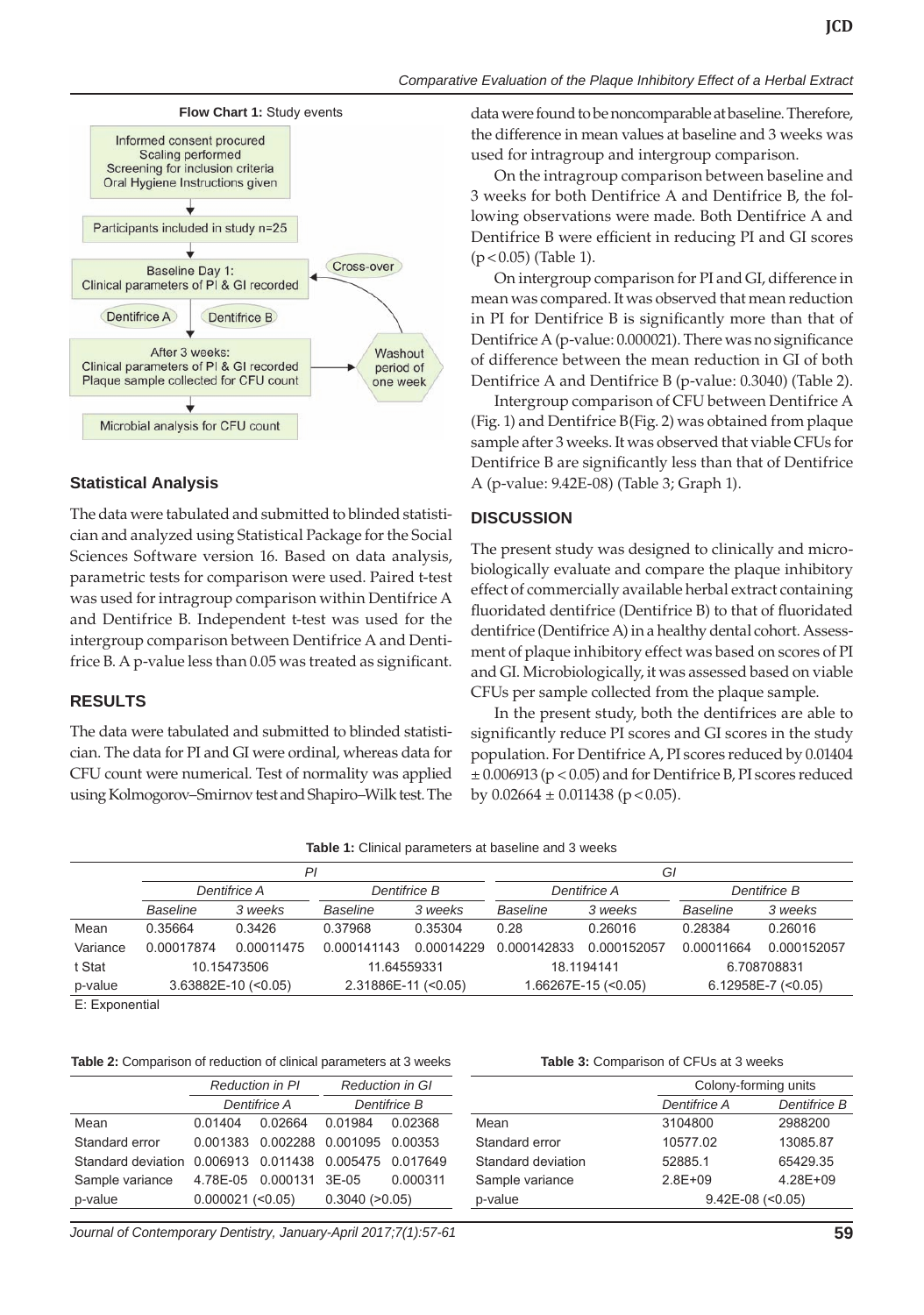

**Fig 1:** Colony-forming units obtained from plaque sample from participant using Dentifrice A at 3 weeks



**Graph 1:** Comparison of CFUs between Dentifrice A and Dentifrice B at 3 weeks

Both the dentifrices contained 1,000 ppm of fluoride. Fluoride is known to have antisurfactant effects, thereby preventing plaque adhesion.<sup>11</sup> This is in agreement with the studies of Mengel et  $al<sup>12</sup>$  who showed a reduction in plaque accumulation after use of fluoridated dentifrice.

In following the crossover design keeping factors of the tooth-brushing method, brushing duration, toothbrush type, and participant dexterity uniform, the greater difference in reduction of PI scores in Dentifrice A and Dentifrice B could be attributed to the effect of herbal extracts incorporated within the dentifrice. On intergroup comparison of the parameters, there was a statistically significant reduction in PI ( $p = 0.000021$ ) score in favor of the herbal extract containing fluoridated dentifrice (Dentifrice B) as compared with the fluoridated dentifrice (Dentifrice A). This indicates additive/synergistic plaque inhibitory effect of the herbal extract.

This is in agreement with observations of Chakravarthy and Acharya,<sup>5</sup> who evaluated the efficacy of a novel dentifrice containing papain and bromelain extracts for



**Fig 2:** Colony-forming units obtained from plaque sample from participant using Dentifrice B at 3 weeks

antiplaque effect on established biofilm. It was inferred that bromelain- and papain-containing dentifrice showed significant pellicle removal, which could be attributed to the role of proteolytic enzymes as they remove the extracellular matrix. These results are also in agreement with those of Tatikonda et al $^{13}$  who found a significant reduction of plaque after using herbal extracts containing dentifrice.

However, a systematic review by Moran et  $al<sup>14</sup>$  concluded that herbal dentifrices had shown less plaque inhibitory effect than conventional fluoridated dentifrices.

The GI scores for Dentifrice A reduced by  $0.01984 \pm$  $0.005475$  ( $p < 0.05$ ) and for Dentifrice B reduced by  $0.02368 \pm 0.017649$  (p < 0.05). The GI changed significantly for both the dentifrices (Table 1). However, there was no significant difference between the mean reduction in GI of Dentifrice A as compared with Dentifrice B  $(p = 0.3040)$  (Table 2).

However, Azaripour et  $al<sup>15</sup>$  compared the efficacy of a Miswak extract containing toothpaste with that of a herbal and a conventional fluoridated dentifrice, where a considerable reduction in the degree of gingival inflammation was seen in all dentifrices.

The CFU count on 24 hours incubation revealed significantly reduced levels of viable CFUs in herbal extract containing fluoridated dentifrice (Dentifrice B) as compared with fluoridated dentifrice (Dentifrice A)  $(p = 9.42E-08)$  (Table 3). This can be attributed to the antiseptic effect of the herbal extract of Meswak and neem.

This is in agreement with the studies of El-Desoukey,  $^{16}$ who investigated the efficiency of antimicrobial effect of Meswak-containing dentifrice. It was demonstrated that Meswak is an efficient antimicrobial agent. Patil et al<sup>17</sup> compared the antimicrobial effect of dentifrice containing neem with that of fluoridated dentifrice, wherein it was found that dentifrice containing Neem as well as fluoridated dentifrice are equally efficacious against bacteria.